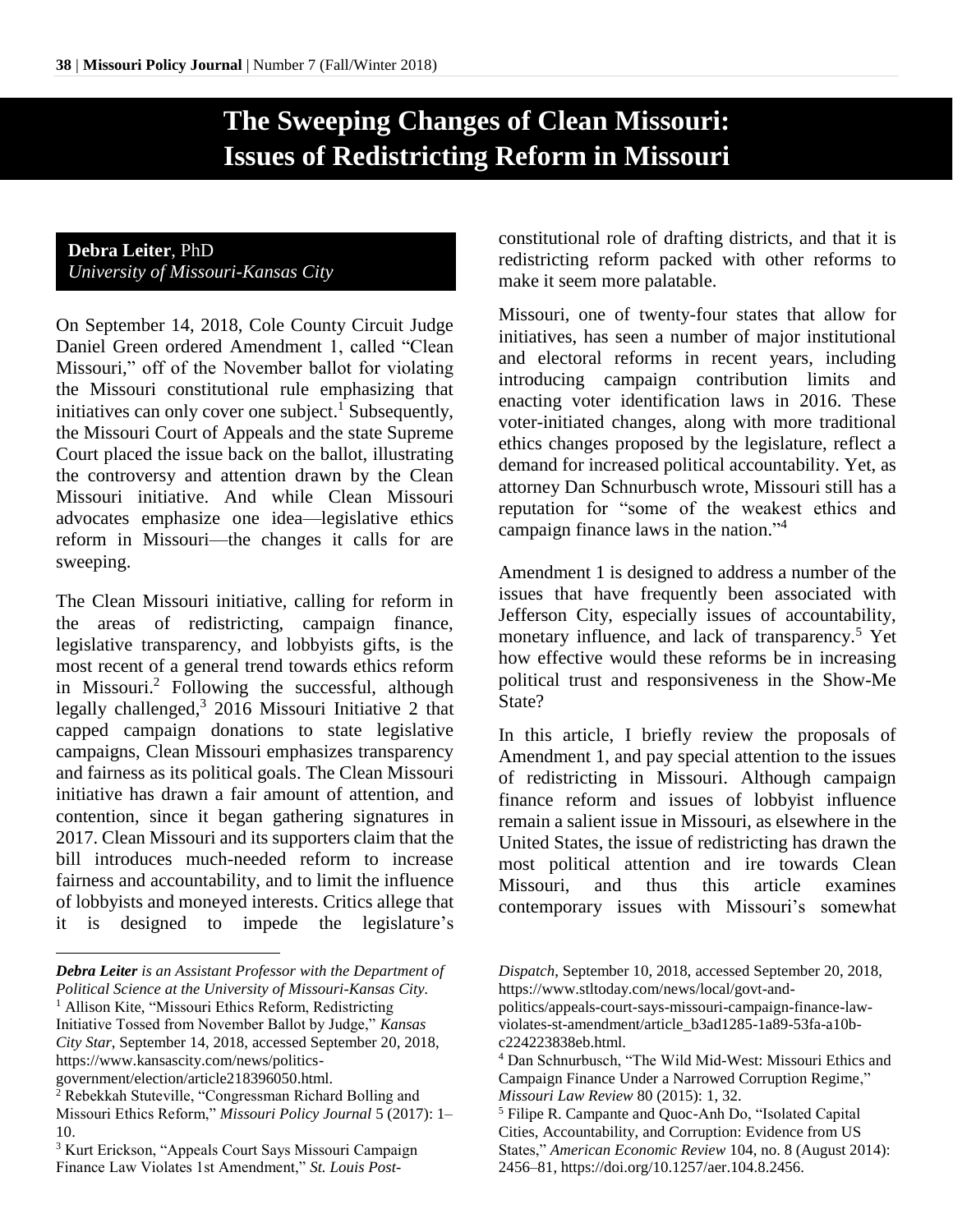complex current system and places the potential reform into context.

#### **What is Missouri Amendment 1?**

Missouri Amendment 1, also known as the Clean Missouri Initiative, is an initiative that would alter the Missouri constitution to address a number of political issues under the umbrella category of legislative ethics. The changes run the gamut from small modifications to existing law to potentially major shifts in the political environment of Missouri state legislative politics. Amendment 1 covers four areas: lobbying, campaign finance, public records, and redistricting.

Clean Missouri has placed prominent emphasis on the role of money and accountability in Missouri politics, and proposes new regulations on lobbying, campaign finance, and transparency in its campaign. In the area of lobbying, Amendment 1 has two provisions: first, it would require a two-year delay before legislators could become a registered, paid lobbyist; second, it would reduce lobbyists gifts to \$5, 6 sometimes referred to as the "cup of coffee rule." Currently, lobbyist gifts are allowed to both the legislator and her friends or family. According to the Missouri Ethics Commission, while the individual gifts are small, and are primarily lunches and dinners, their cumulative value adds up. State representatives and their families received more \$87,386 in reported lobbyists gifts in 2018 alone, with state senators reporting another \$40,000 more. Members of the Missouri state legislature vary widely on their total accepted gifts, ranging from none to more than \$5,400.<sup>7</sup> The proposed changes put Missouri more in

 $\overline{a}$ 

line with contemporary lobbying regulation efforts both in the United States and cross-nationally.<sup>8</sup>

Under the area of campaign finance, Missouri Amendment 1 offers a minor change from the 2016 amendments. In addition to lowering the max donations to \$2,500 for the Missouri State Senate and \$2,000 for the Missouri State Assembly, Amendment 1 would not allow the Missouri legislature to pass laws that would allow for unlimited campaign donations. The current donation maximum for individuals is set at \$2,600 for all statewide offices, even with some challenges and limitations set on the original initiative.<sup>9</sup>

Under public record transparency, all legislative records, including legislative emails, would be public record, and thus apply these records to Missouri's preexisting "sunshine laws."<sup>10</sup> Sunshine laws refer to citizen access to public documents, materials, and meetings. Although Missouri already has Sunshine Laws, and indeed was a relatively early enactor, $11$ there have been recent attempts to give more teeth to the laws. In 2018, more than five bills have been introduced into the Missouri State Legislature in regards to the existent Sunshine Laws.<sup>12</sup> Clean Missouri would make additional public records open to Freedom of Information Act (FOIA) requests. Sunshine laws have recently risen to prominence in Missouri following controversies surrounding former Gov. Eric Greitens and his staff's usage of textmessage destroying apps in what was perceived as a ploy to avoid FOIA requests.<sup>13</sup>

Finally, Clean Missouri proposes to change the nature of redistricting in Missouri. Amendment 1 calls for the selection of a non-partisan state demographer,

<sup>6</sup> Missouri Secretary of State, "Missouri Initiative 2018-015," accessed September 24, 2018,

https://www.sos.mo.gov/cmsimages/Elections/Petitions/2018- 015.pdf.

<sup>7</sup> Missouri Ethics Commission, "Lobbyist Expenses on Public Officials," accessed September 24, 2018,

https://www.mec.mo.gov/MEC/Lobbying/LB14\_PubOff.aspx. <sup>8</sup> Bruce E. Cain and Lee Drutman, "Congressional Staff and the Revolving Door: The Impact of Regulatory Change," *Election Law Journal: Rules, Politics, and Policy* 13, no. 1 (March 18, 2014): 27–44, accessed September 18, 2018,

https://doi.org/10.1089/elj.2013.0213; and Craig Holman and William Luneburg, "Lobbying and Transparency: A Comparative Analysis of Regulatory Reform," *Interest Groups* 

*<sup>&</sup>amp; Advocacy* 1, no. 1 (May 1, 2012): 75–104, accessed

September 20, 2018, https://doi.org/10.1057/iga.2012.4.

<sup>&</sup>lt;sup>9</sup> Erickson, "Appeals Court Says Missouri Campaign Finance Law Violates 1st Amendment."

 $10$  Ibid.

<sup>&</sup>lt;sup>11</sup> Schnurbusch, "The Wild Mid-West."

<sup>&</sup>lt;sup>12</sup> "Missouri Legislature Bill Tracker," accessed September 24, 2018, https://www.house.mo.gov/billcentral.aspx.

<sup>&</sup>lt;sup>13</sup> Joel Currier, "Greitens Used Message-Destroying App in Invasion of Privacy Case, St. Louis Prosecutor Alleges," *St. Louis Post-Dispatch*, March 24, 2018, accessed September 24, 2018, https://www.stltoday.com/news/local/crime-andcourts/greitens-used-message-destroying-app-in-invasion-ofprivacy-case/article\_b28075d8-89ef-520d-8a0c-6a17f4b124a3.html.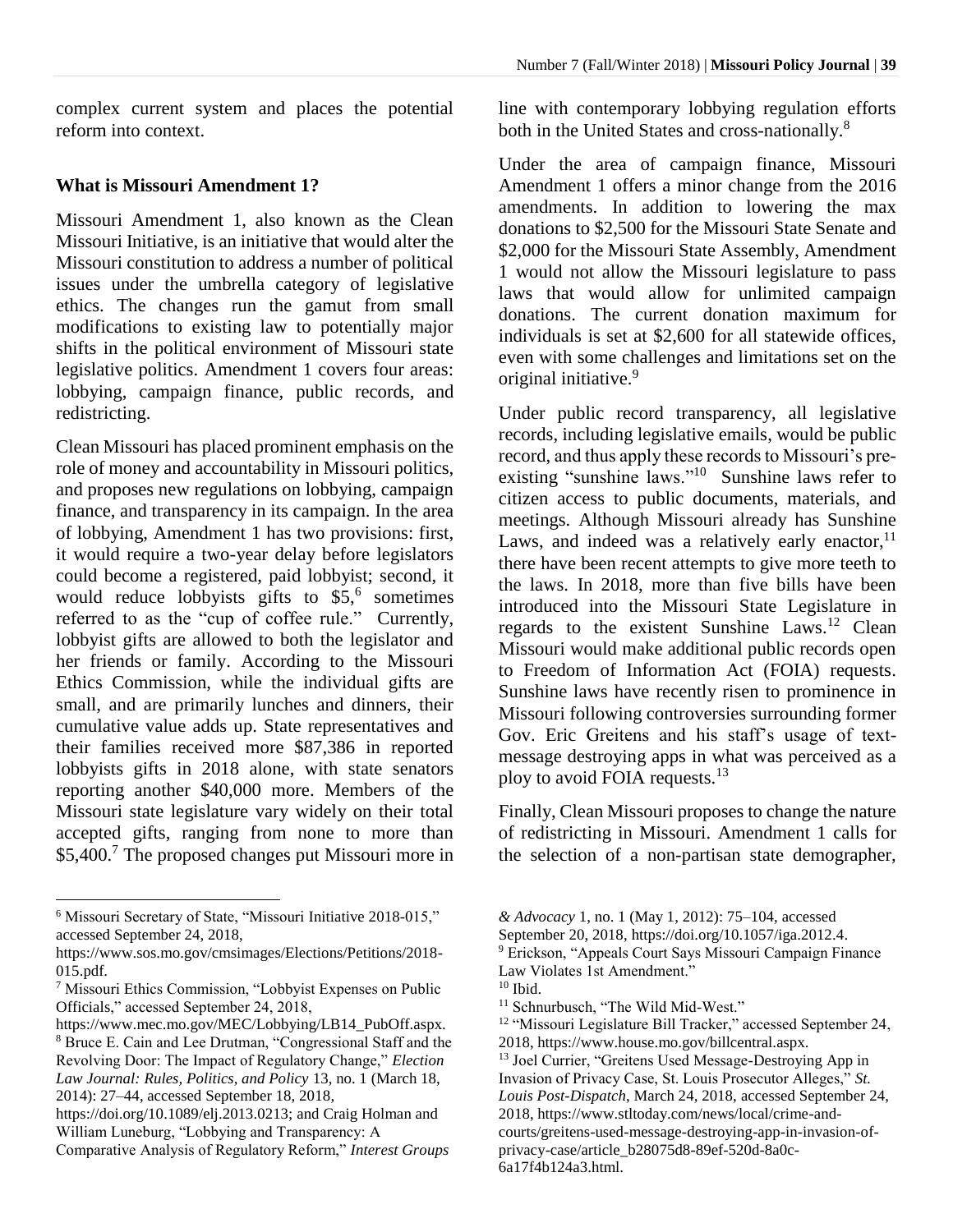who would present the maps to legislative commissions of the House and Senate. The state demographer candidates would be chosen by the Missouri state auditor, and the choice approved by the Missouri State Senate majority and minority leaders. The state demographer would emphasize, in order: equal apportionment, the 1965 voting rights act, efficiency, competitiveness, contiguity, existing political subdivisions, and compactness.<sup>14</sup> These issues shall be discussed in greater detail below.

Amendment 1 has received donations and endorsements from wide-ranging interests both within and outside of Missouri. Clean Missouri has been effective at raising money, receiving more than \$2 million in donations.<sup>15</sup> Although Clean Missouri has received endorsements from a number of conservative legislators and organizations, including former governor of California Arnold Schwarzenegger,<sup>16</sup> it has received the majority of its support from progressive organizations and individuals, including endorsements by the NAACP, Sierra Club, Planned Parenthood and, indirectly, the Open Society Policy Center, most prominently associated with George Soros.<sup>17</sup> This has been a source of contention over Clean Missouri's intent by challengers of the bill.<sup>18</sup> While a challenger organization, made up of primarily Republican

lawmakers, has formed Missourians First, <sup>19</sup> they have not yet begun raising donations or seeking endorsements, most likely waiting until the legal challenges are completed.

Supporters of the proposal argue that these reforms address much-needed ethical issues at the heart of Jefferson City. And Missouri's government has frequently been associated with high levels of political influence by lobbyists, low regulations, and low accountability. Indeed, Missouri rarely ranks above the middle in evaluations of the state's political quality, ethics, and efficiency. In their State Integrity Investigation, the Center for Public Integrity ranked Missouri  $26<sup>th</sup>$  in the nation on its governmental integrity, with an overall grade of D-. <sup>20</sup> The non-profit Sunlight Foundation gives Missouri a grade of C on lobbyist transparency, with no requirements for lobbyists to disclose spending under a certain threshold, their activity, or their earnings as a lobbyist.<sup>21</sup> Even after Amendment 2 in 2016, Missouri's \$2,600 donation limit for state legislative races sits at \$1,600 dollars higher than the national median.<sup>22</sup> Attempts to limit lobbyist gifts through policies at the state legislative level have consistently stalled in the Senate.<sup>23</sup> The ethics reforms proposed by Clean Missouri appear to be popular amongst voters and activists. Indeed, even the initiative

 $\overline{a}$ <sup>14</sup> Missouri Secretary of State, "Missouri Initiative 2018-015."

<sup>15</sup> "Missouri Amendment 1, Lobbying, Campaign Finance, and Redistricting Initiative (2018)," Ballotpedia, accessed September 20, 2018,

https://ballotpedia.org/Missouri\_Amendment\_1,\_Lobbying,\_C ampaign Finance, and Redistricting Initiative (2018). <sup>16</sup> Benjamin Peters, "Schwarzenegger Targets Gerrymandering for Termination, Pushes for Clean Missouri Support," *The Missouri Times*, September 7, 2018, accessed September 20, 2018, https://themissouritimes.com/53530/schwarzeneggertargets-gerrymandering-for-termination-pushes-for-cleanmissouri-support/.

<sup>&</sup>lt;sup>17</sup> Kevin McDermott, "Progressive Mega-Donor George Soros Bigfoots into Missouri Ballot Fight over Redistricting, Ethics," *St. Louis Post-Dispatch*, January 29, 2018, accessed September 20, 2018, https://www.stltoday.com/news/local/govt-andpolitics/progressive-mega-donor-george-soros-bigfoots-intomissouri-ballot-fight/article\_e40db1e8-ca97-5b41-bee2- 1a82bb1aa03c.html.

<sup>&</sup>lt;sup>18</sup> Jason Hancock, "Big Donations Flow to Group Trying to Change Missouri Government, Raising GOP Eyebrows," *The Kansas City Star*, January 24, 2018, accessed September 24, 2018, https://www.kansascity.com/news/politicsgovernment/article196347414.html.

<sup>&</sup>lt;sup>19</sup> "'Missourians First' Forms to Oppose 'Clean Missouri'

Ballot Measure," *The Missouri Times*, July 26, 2018, accessed September 20, 2018,

https://themissouritimes.com/52669/missourians-first-forms-tooppose-clean-missouri-ballot-measure/.

<sup>&</sup>lt;sup>20</sup> Erin Richey, "Missouri Gets D- Grade in 2015 State Integrity Investigation," *Center for Public Integrity*, November 9, 2015, accessed September 20, 2018,

https://www.publicintegrity.org/2015/11/09/18442/missourigets-d-grade-2015-state-integrity-investigation.

 $^{21}$  Jonah Hahn, "How Transparent Is Your State's Lobbying Disclosure?" *Sunlight Foundation*, August 12, 2015, accessed September 20, 2018,

https://sunlightfoundation.com/2015/08/12/how-transparent-isyour-states-lobbying-disclosure/.

<sup>22</sup> National Conference of State Legislatures, "Campaign Contribution Limits: Overview," June 28, 2017, accessed September 20, 2018, http://www.ncsl.org/research/electionsand-campaigns/campaign-contribution-limits-overview.aspx. <sup>23</sup> Austin Huguelet, "Lawmakers Say Lobbyist Gift Ban Will Likely Fail Again This Year in Missouri," *St. Louis Post-Dispatch*, April 24, 2017, accessed September 24, 2018, https://www.stltoday.com/news/local/govt-andpolitics/lawmakers-say-lobbyist-gift-ban-will-likely-fail-again-

this/article\_b469536d-bb34-5375-b202-35120c6d85d1.html.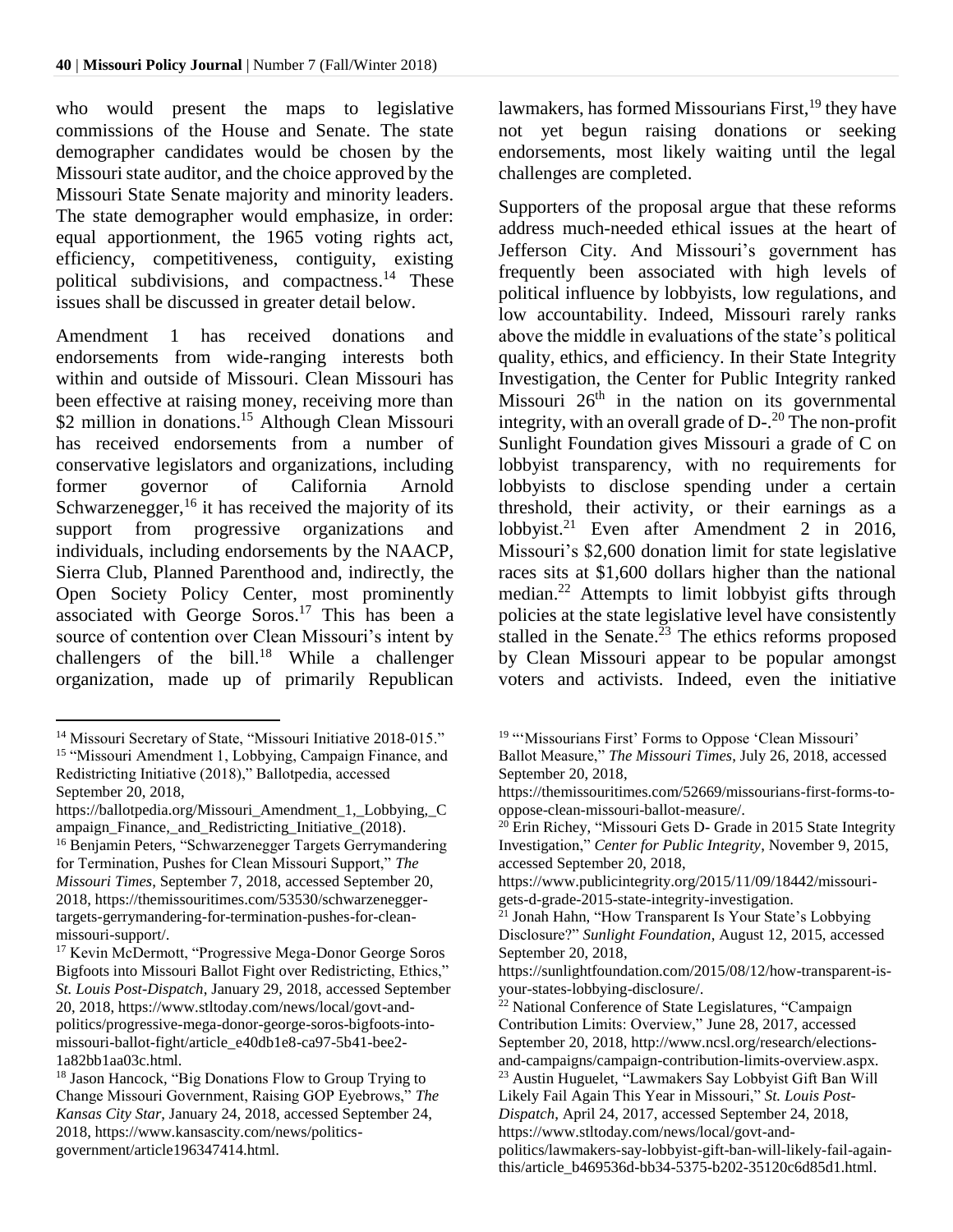opponents have had little criticism for the proposed lobbying and finance reforms.

However, there are two major criticisms of the bill that have been levered by opponents of Amendment 1. The first critique is that the initiative violates the constitutional requirement that initiatives only cover a single subject, and only amend a single section of the constitution. In fact, Clay County Judge John Green did find that Amendment 1 was guilty of "logrolling," i.e., bundling together several distinct issues in order to ensure their passage, although this finding was overturned by the Kansas City Court of Appeals.<sup>24</sup>

Yet for as much legal attention as the issues of complexity for the bill has drawn, the primary area of concern has focused on the issue of redistricting. Opponents of the bill have charged that Clean Missouri's redistricting reform is a veiled effort to increase the number of democrats in the state legislature. <sup>25</sup> Others criticize the emphasis on competitiveness, worrying that it will lead to divisions of traditional geographic boundaries in Missouri.

Supporters of the bill argue that competitive districts are key to a transparent and effective legislature, and that the new office will increase both electoral accountability and the legitimacy of the redistricting enterprise. It is to the issue of redistricting that I now turn.

### **Missouri's Current Redistrict Process and How it Compares**

Gerrymandering is currently having its own political moment. In 2018, voters in five states including Missouri will vote on redistricting ballot measures.<sup>26</sup> High profile legal challenges to maps drawn in Pennsylvania, Maryland, North Carolina and Wisconsin have led to increased attention on the issue. <sup>27</sup> And discussions of the 2018 election have frequently featured the redistricting advantage Republicans hold for House elections.<sup>28</sup> Yet the issue of redistricting, and especially gerrymandering—i.e, redrawing districts to benefit a single party—has drawn attention and critique from the beginnings of the Republic, when, in 1810, Gov. Elbridge Gerry of Massachusetts famously drew an oddly shaped, salamander-like district for the electoral benefit of his party in  $1810.^{29}$ 

Political scientists have frequently discussed the issues of redistricting and their effects on political outcomes. Both political scientists and legal scholars have long argued that gerrymandering plays a role on numerous political outcomes, including incumbency advantage, partisan control of the legislature, and minority representation,<sup>30</sup> although evidence suggests that the impact of redistricting is often overstated. $31$ Yet the advent of computational analysis to aid in redistricting, beginning in the 1990s and advancing with the pace of technological innovation,<sup>32</sup> has led to increased efficiencies in partisan gerrymandering,

 $\overline{a}$ 

<sup>24</sup> Kite, "Missouri Ethics Reform, Redistricting Initiative Tossed from November Ballot."

<sup>25</sup> "'Missourians First' Forms," *The Missouri Times*. <sup>26</sup> Alexis Farmer and Annie Lo, "Citizen and Legislative Efforts to Reform Redistricting in 2018," *Brennan Center for Justice*, August 3, 2018, accessed September 24, 2018, https://www.brennancenter.org/analysis/current-citizen-effortsreform-redistricting.

<sup>27</sup> Jonathan R. Cervas and Bernard Grofman, "Can State Courts Cure Partisan Gerrymandering: Lessons from *League of Women Voters v. Commonwealth of Pennsylvania* (2018)," SSRN Scholarly Paper (Rochester, NY: Social Science Research Network, April 22, 2018),

https://papers.ssrn.com/abstract=3181092.

<sup>28</sup> Anthony J. McGann et al., *Gerrymandering in America: The House of Representatives, the Supreme Court, and the Future of Popular Sovereignty* (Cambridge University Press, 2016). <sup>29</sup> Gary W. Cox and Johnathan N. Katz, *Elbridge Gerry's Salamander: The Electoral Consequences of the* 

*Reapportionment Revolution* (Cambridge: Cambridge University Press, 2002).

<sup>30</sup> Sheila Suess Kennedy, "Electoral Integrity: How Gerrymandering Matters," *Public Integrity* 19, no. 3 (July 3, 2017): 265–73, accessed September 20, 2018, https://doi.org/10.1080/10999922.2016.1225480.

<sup>&</sup>lt;sup>31</sup> John N. Friedman and Richard T. Holden, "The Rising Incumbent Reelection Rate: What's Gerrymandering Got to Do With It?" *The Journal of Politics* 71, no. 2 (April 1, 2009): 593–611, accessed September 20, 2018,

https://doi.org/10.1017/S0022381609090483; and Nolan McCarty, Keith T. Poole, and Howard Rosenthal, "Does Gerrymandering Cause Polarization?" *American Journal of Political Science* 53, no. 3 (July 1, 2009): 666–80, accessed September 20, 2018, https://doi.org/10.1111/j.1540- 5907.2009.00393.x.

<sup>32</sup> Wendy K. Tam Cho, "Algorithms Can Foster a More Democratic Society," *Nature* 558 (June 20, 2018), accessed September 20, 2018, https://doi.org/10.1038/d41586-018- 05498-y.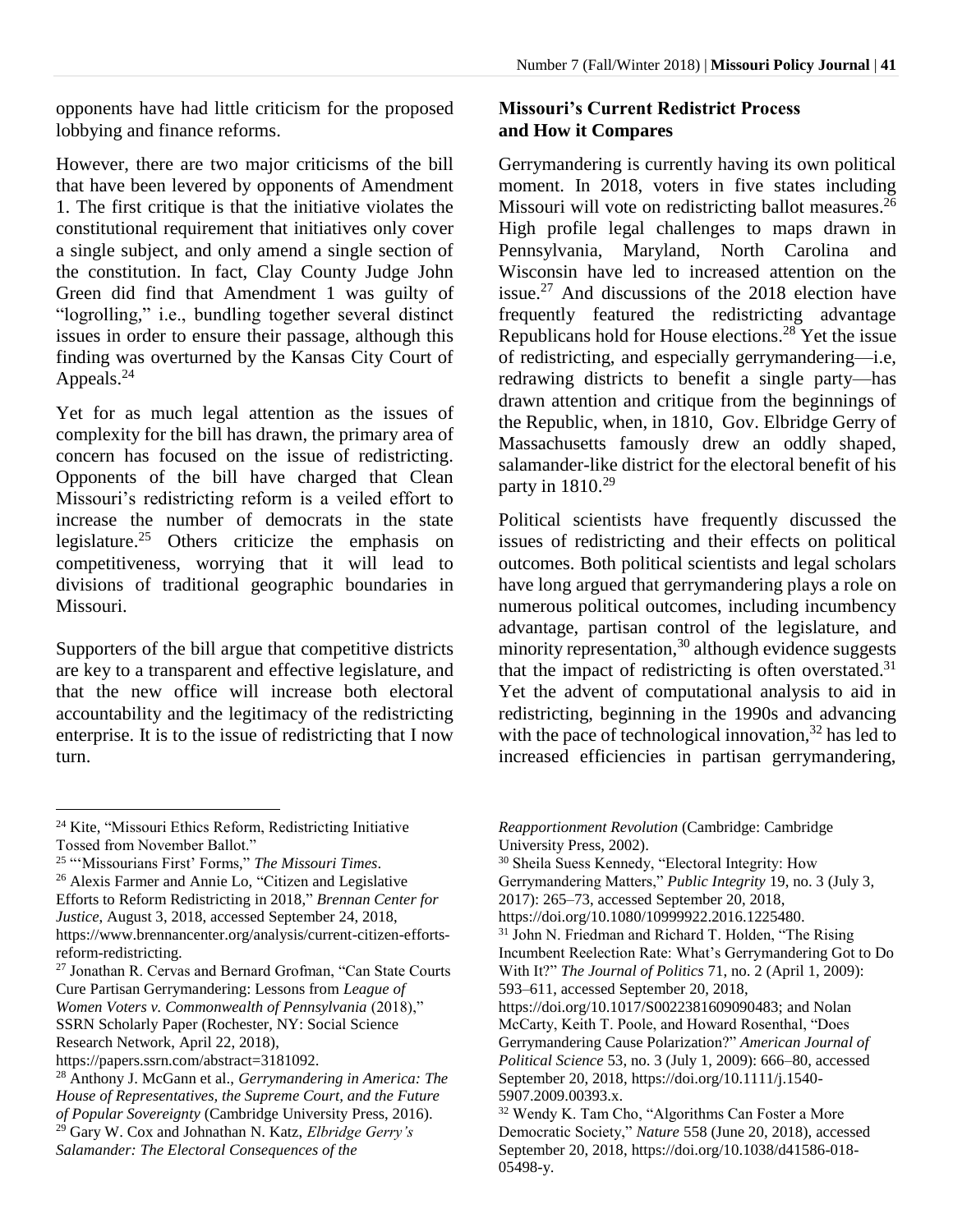and increased concerns about the impact on political outcomes.

Part of the controversy related to redistricting is the shear variety of approaches to redistricting, which varies markedly across the states.<sup>33</sup> Although there is a fair amount of variation, we can categorize redistricting into roughly three strategies, which emphasize who controls drawing the district lines: legislative partisan control, bipartisan commissions, and non-partisan commissions or agencies. <sup>34</sup> The vast majority of states, thirty-seven, use legislatively drawn maps for their state legislatures, with the rest divided about evenly between bipartisan and nonpartisan commissions.<sup>35</sup> Although there are disagreements about the extensiveness of the effect,<sup>36</sup> non-partisan commissions are frequently associated with higher levels of compactness, competitiveness, and lower levels of partisan bias. <sup>37</sup> Bipartisan commissions, in general, fall somewhere in the middle. It is worth noting, though, that even nonpartisan redistricting can be accused of political engineering, especially when trust is low across parties,<sup>38</sup> and that, under certain conditions, nonpartisan commissions may still have partisan objectives. 39

Missouri uses different redistricting conventions for US Congressional districts than for the Missouri State Legislature. The state legislature and state Senate are drawn by politically appointed commissions, and

 $\overline{a}$ 

would be best classified as having legislative bipartisan control. The governor appoints bipartisan commissions, from lists provided by the parties in the state House and state Senate. For the senate, each party provides a list of ten names, each having five members on the committee. For the house, two commission members are nominated from each congressional district. At least 70 percent of the commission must approve the plan, or the appellate court will have the responsibility of drawing the plan. By contrast, US Congressional districts are drawn by the legislature, and might be best categorized as having legislative partisan control. For new congressional districts, the newly proposed maps, drawn by legislative committees, are treated like any other bill, passed by the state legislature and reviewed by the governor.<sup>40</sup>

There have been challenges for both congressional and state legislative redistricting in the last two reapportionment cycles. In 2010, Gov. Jay Nixon vetoed the legislature's new Congressional district map, although this veto was overturned. <sup>41</sup> In the same cycle, the state Senate redistricting commission failed to reach an agreement, and the state appellate court, by law, had the responsibility to draw the districts. However, when that second map was found to be unconstitutional, a new gubernatorially-selected bipartisan commission was left scrambling to draw a map, finishing after election filing for the upcoming

Institutions in the United States, 2001–02," *State Politics & Policy Quarterly* 4, no. 4 (December 1, 2004): 371–95,

<sup>33</sup> Jamie L. Carson and Michael H. Crespin, "The Effect of State Redistricting Methods on Electoral Competition in United States House of Representatives Races," *State Politics & Policy Quarterly* 4, no. 4 (December 1, 2004): 455–69, accessed September 20, 2018,

https://doi.org/10.1177/153244000400400406.

<sup>&</sup>lt;sup>34</sup> Seth E. Masket, Jonathan Winburn, and Gerald C. Wright, "The Gerrymanderers Are Coming! Legislative Redistricting Won't Affect Competition or Polarization Much, No Matter Who Does It," *PS: Political Science & Politics* 45, no. 1 (January 2012): 39–43, accessed September 19, 2018, https://doi.org/10.1017/S1049096511001703.

<sup>35</sup> Justin Levitt, "All About Redistricting—Missouri," accessed September 24, 2018, http://redistricting.lls.edu/states-MO.php. <sup>36</sup> Masket, Winburn, and Wright, "The Gerrymanderers Are Coming!"

<sup>&</sup>lt;sup>37</sup> Harry Basehart and John Comer, "Partisan and Incumbent Effects in State Legislative Redistricting," *Legislative Studies Quarterly* 16, no. 1 (1991): 65–79, accessed September 19, 2018, https://doi.org/10.2307/439967; and Carson and Crespin, "The Effect of State Redistricting Methods;" and Michael P. McDonald, "A Comparative Analysis of Redistricting

accessed September 19, 2018,

https://doi.org/10.1177/153244000400400402.

<sup>38</sup> D. J. Rossiter, R. J. Johnston, and C. J. Pattie, "The Partisan Impacts of Non‐Partisan Redistricting: Northern Ireland 1993– 95," *Transactions of the Institute of British Geographers* 23, no. 4 (December 1, 1998): 455–80, accessed September 10, 2018, https://doi.org/10.1111/j.0020-2754.1998.00455.x. <sup>39</sup> Federico Estévez, Eric Magar, and Guillermo Rosas, "Partisanship in Non-Partisan Electoral Agencies and Democratic Compliance: Evidence from Mexico's Federal Electoral Institute," *Electoral Studies* 27, no. 2 (June 1, 2008):

<sup>257–71,</sup> accessed September 10, 2018,

https://doi.org/10.1016/j.electstud.2007.11.013.

<sup>40</sup> Levitt, "All About Redistricting—Missouri;" and Missouri Office of Administration, "Missouri Redistricting—General Information," February 14, 2013, accessed September 20, 2018, https://oa.mo.gov/budget-planning/redistrictingoffice/general-information.

<sup>41</sup> Levitt, "All About Redistricting—Missouri."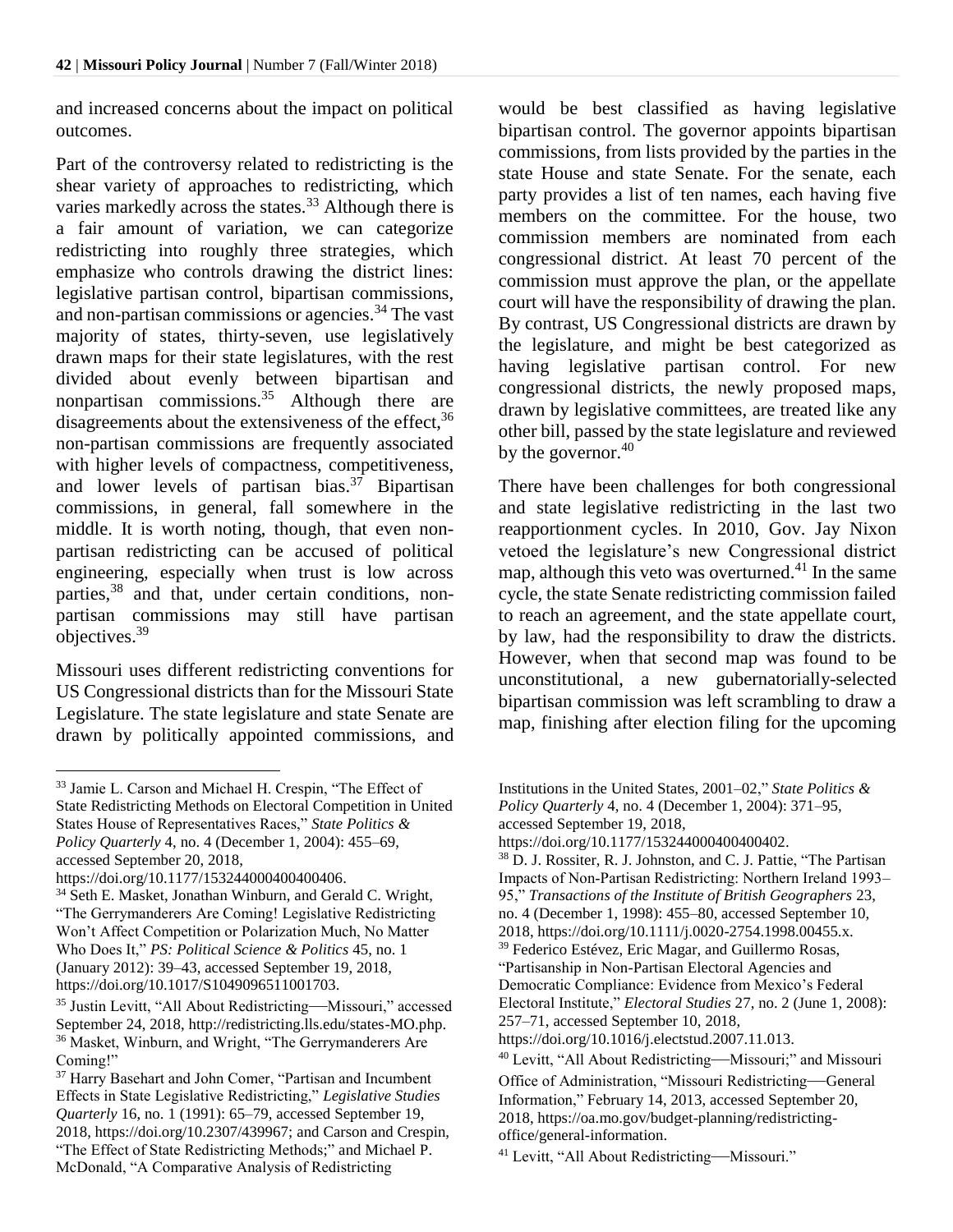$2012$  election had begun.<sup>42</sup> Ten years prior in 2000, after failing to reach an agreement, the state judiciary stepped in to draw the new lines. In both cases, the bipartisan commission failed to successfully complete an accepted map, primarily based on issues of compactness or dividing politically relevant populations. <sup>43</sup> Similar issues, and reliance on judicial intervention, have been characteristics of Missouri redistricting since the 1970s.

#### **How Biased Are Missouri's Legislative Districts?**

Given the history of contention, it is worthwhile to consider how much Missouri falls into the category of "partisan gerrymandering." Part of the challenge in analyzing this question is the difference between congressional and state legislative redistricting plans. Most scholarly attention has focused on redistricting for Congressional races, where Missouri's partisan legislative schema functions, rather than at the state legislative level, which uses a bipartisan commission, the subject of Amendment 1's change. However, congressional outcomes are still a useful starting place, and Missouri, as is the case for many of the other metrics of ethics reforms, falls somewhere in the middle. According to the Electoral Integrity Project, which uses expert surveys to evaluate the quality of elections within a state, Missouri is ranked twentysixth on its overall election integrity, and on the bias of the boundaries, ranked thirtieth. <sup>44</sup> Among experts, there is a clear if muted perception of bias.

However, actual evidence of partisan gerrymandering for Missouri's eight congressional seats is more mixed. According to the Brennan Center, Missouri's congressional districts exhibit moderate skew across

 $\overline{a}$ 

three measures of gerrymandering, always below the threshold of two Congressional seats, although the non-partisan group Planscore assigns the Missouri plan a much higher level of skew. <sup>45</sup> The Princeton Gerrymandering Project demonstrates that Republican and Democratic candidates win with about the same vote share (69 percent versus 70.1 percent), rather than one party winning with slim majorities, demonstrating limited partisan gerrymandering.<sup>46</sup> At the Congressional level then, we have limited evidence that partisan gerrymandering is greatly shaping electoral outcomes directly.

The story remains relatively similar at the state legislative level. One critical measure of gerrymandering is the efficiency gap, initially proposed by Nicholas Stephanopoulos and Eric McGhee, as an evaluation of the degree of wasted votes.<sup>47</sup> Efficiency gap attempts to capture the common gerrymandering strategies of "packing," i.e., drawing supermajority districts of opposition party supporters, and "cracking," i.e., ensuring opposition party supporters vote share is diluted across many districts. $48$  The efficiency gap considers both excess votes needed to win a seat (above 50 percent +1) and votes towards candidates that do not win. The difference between excess votes and losing votes is divided by the total number of votes to calculate the efficiency gap. According to analyses done by the Associated Press, the Missouri State Legislature has an efficiency gap of 5 percent, which, while higher than twenty-three other states, does not cross the 8 percent threshold established as a partisan gerrymander, and indeed, is just 1 percent higher than

<sup>42</sup> Scott Lauck, "Missouri Officials Must Quickly Redraw Senate Districts," *Missouri Lawyers Weekly*, January 23, 2012, accessed September 20, 2018,

https://molawyersmedia.com/2012/01/23/missouri-officialsmust-quickly-redraw-senate-districts/; and Levitt, "All About Redistricting—Missouri."

<sup>43</sup> Levitt, "All About Redistricting—Missouri."

<sup>44</sup> Pippa Norris, Holly Ann Garnett, and Max Groemping, "Perceptions of Electoral Integrity: The 2016 American Presidential Election," Electoral Integrity Project: Why Elections Fail and What We Can Do About It (University of Sydney, 2017), accessed September 20, 2018,

https://www.electoralintegrityproject.com/pei-us-2016/. The survey asked fourteen Missouri politics experts to rate district boundaries based on bias against one party, incumbency bias, and impartiality. Out of a possible score of one hundred,

Missouri's score, at thirty, falls well below the highest observed score, which is Iowa with a score of seventy-three, but is also well above the lowest scoring state, North Carolina, at a seven.

<sup>45</sup> Laura Royden and Michael Li, *Extreme Maps* (New York, NY: Brennan Center for Justice, New York University School of Law, 2017) accessed September 20, 2018,

https://www.brennancenter.org/sites/default/files/publications/ Extreme%20Maps%205.16\_0.pdf.

<sup>46</sup> "Princeton Gerrymandering Project," accessed September 24, 2018, http://gerrymander.princeton.edu/tests/.

<sup>47</sup> Nicholas O. Stephanopoulos and Eric M. McGhee, "Partisan Gerrymandering and the Efficiency Gap," *University of* 

*Chicago Law Review* 82 (2015): 831–900.

<sup>48</sup> Ibid.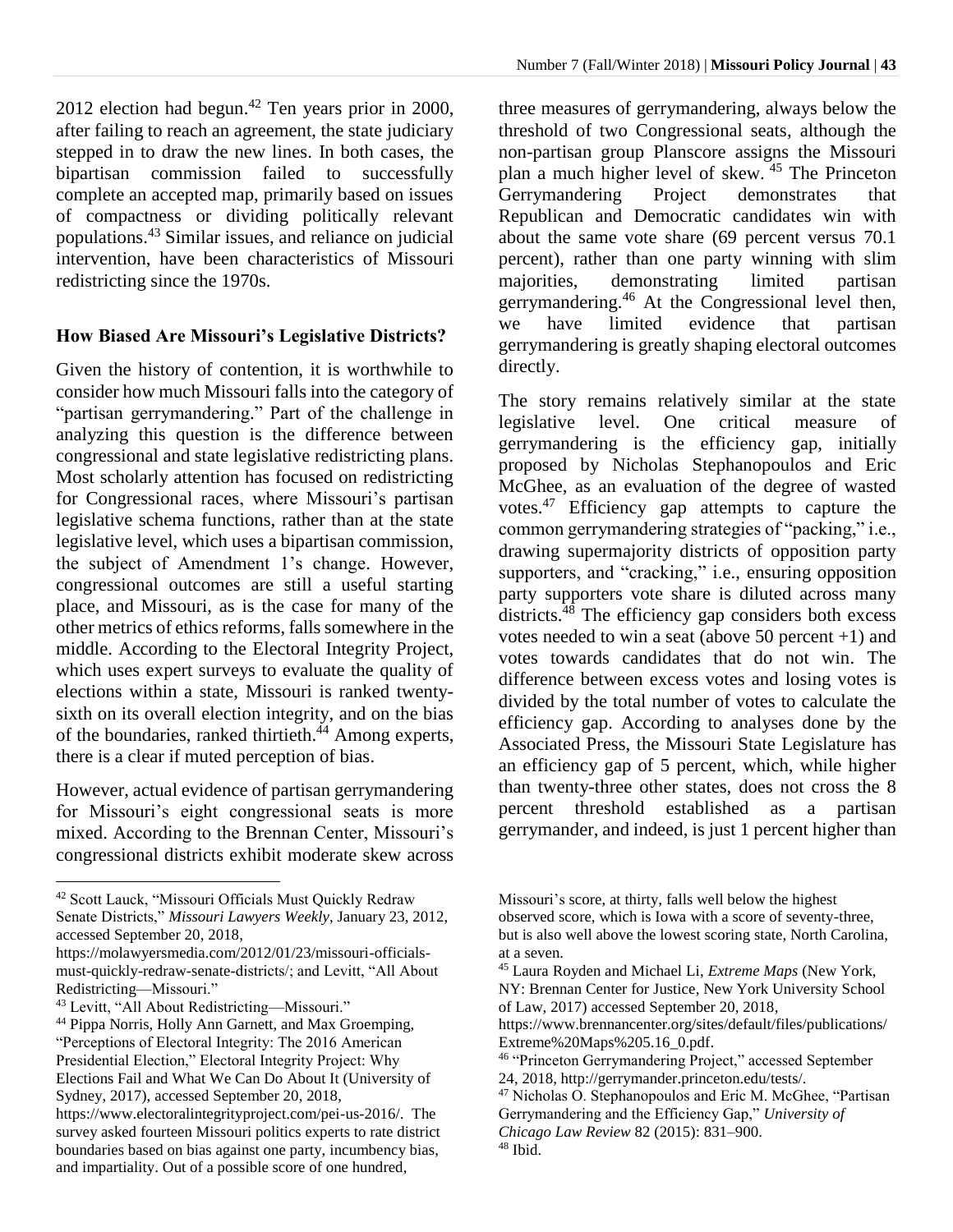the average.<sup>49</sup> Nor does the state consistently demonstrate a lopsided victory for one side at the district level, with Democrats winning by an average of 88 percent versus 85 percent for Republicans. However, Simon Jackman, in his report for the plaintiffs in Whitford v. Nichol, the court case brought against the Wisconsin reapportionment plan, finds that the 2014 plan was clearly skewed towards the Republicans, with an efficiency gap above 10 percent, <sup>50</sup> a result replicated by the non-profit Planscore organization.<sup>51</sup> Taken together, the results indicate that, while there is evidence of partisan bias in Missouri, the extensiveness is much more open to interpretation.

By contrast, on the issue of uncontested and noncompetitive elections, the data paints a very clear picture. Missouri has quite a high number of uncontested seats, and that number is growing over time. According to the Associated Press, more than 60 percent of voters cast a vote for an uncontested state legislative election; <sup>52</sup> since 2004, between 25 percent to more than 65 percent of races that were uncontested.<sup>53</sup> Uncontested elections are driven by two institutional features: non-competitive districts and term limits. Given that gerrymandering contributes to uncompetitive districts, the number of uncontested elections can be directly linked to

 $\overline{a}$ 

redistricting decisions.<sup>54</sup> Even in contested elections, few elections could truly be described as competitive. In the 2016 election, only three of the seventeen races for state Senate and seven of the 157 state House seats were decided with a gap of less than 10 percent.<sup>55</sup> If Missouri districts are drawn to limit competitiveness for incumbent parties, either through incumbent engineering or natural gerrymandering, then challengers may be simply unwilling to mount a campaign they perceive as doomed to fail, and this may have a deleterious effect on electoral competition, leaving voters with no choice and little efficacy.

The decline in competitive elections, and the increase in uncontested ones, is strongly associated with a number of negative outcomes. Elected representatives in uncompetitive elections tend to be much less legislatively active than those who face re-election threats;<sup>56</sup> when faced with the combination of uncompetitive elections and term limits, Missouri state legislators have much less incentive to be responsive to their constituency's demands.<sup>57</sup> Additionally, as competitiveness decreases, voters have less of an ability to punish poorly performing or corrupt political representatives, and thus fear of reelection acts as a poor guarantor of good behavior.<sup>58</sup> Add to this that non-competitive elections lower

<sup>49</sup> Samuel Wang, "Partisan Gerrymandering Across the 50

States," *Princeton Election Consortium* (blog), July 16, 2017, accessed September 20, 2018,

http://election.princeton.edu/2017/07/16/partisangerrymandering-across-the-50-states/.

 $50$  Simon Jackman, "Assessing the Wisconsin State Legislative Districting Plan," Whitford v. Nichol Expert Report, July 7, 2015, accessed September 20, 2018,

http://www.campaignlegalcenter.org/sites/default/files/Jackman -WHITFORD%20V.%20NICHOL-Report\_0.pdf*.*

<sup>51</sup> "PlanScore: Missouri," accessed September 24, 2018, https://planscore.org/missouri. Planscore, a non-profit expertdriven analysis of redistricting, finds that Missouri's current plan displays a 9 percent efficiency gap. Additionally, Planscore demonstrates skews in two other common measures of gerrymandering, mean-median difference, and partisan bias. <sup>52</sup> David A. Lieb, "AP Analysis Shows More Unopposed Missouri Races, GOP Edge," *AP News*, June 25, 2017, accessed September 24, 2018,

https://www.apnews.com/aaacba54b957450e9d0f79255d204c9 c.

<sup>53</sup> Jackman, "Assessing the Wisconsin State Legislative Districting Plan." Jackman's measure of the efficiency gap includes uncontested elections; however, many measures exclude them.

<sup>54</sup> William M. Salka, "Term Limits and Electoral Competition: An Analysis of California Legislative Races," *State & Local Government Review* 37, no. 2 (2005): 116–26; and Seth E. Masket and Jeffrey B. Lewis, "A Return to Normalcy? Revisiting the Effects of Term Limits on Competitiveness and Spending in California Assembly Elections," *State Politics & Policy Quarterly* 7, no. 1 (March 1, 2007): 20–38, accessed September 20, 2018,

https://doi.org/10.1177/153244000700700102.

<sup>55</sup> Missouri Secretary of State, "State of Missouri—Election Archives-General Election 2018," November 8, 2016, accessed September 20, 2018,

https://enrarchives.sos.mo.gov/enrnet/default.aspx?eid=750003 949.

<sup>56</sup> David M. Konisky and Michiko Ueda, "The Effects of Uncontested Elections on Legislator Performance," *Legislative Studies Quarterly* 36, no. 2 (May 1, 2011): 199–229, accessed September 20, 2018, https://doi.org/10.1111/j.1939- 9162.2011.00011.x.

<sup>57</sup> Masket and Lewis, "A Return to Normalcy?"

<sup>58</sup> Petra Schleiter and Alisa M Voznaya, "Party System Competitiveness and Corruption," *Party Politics* 20, no. 5 (September 1, 2014): 675–86, accessed September 20, 2018, https://doi.org/10.1177/1354068812448690.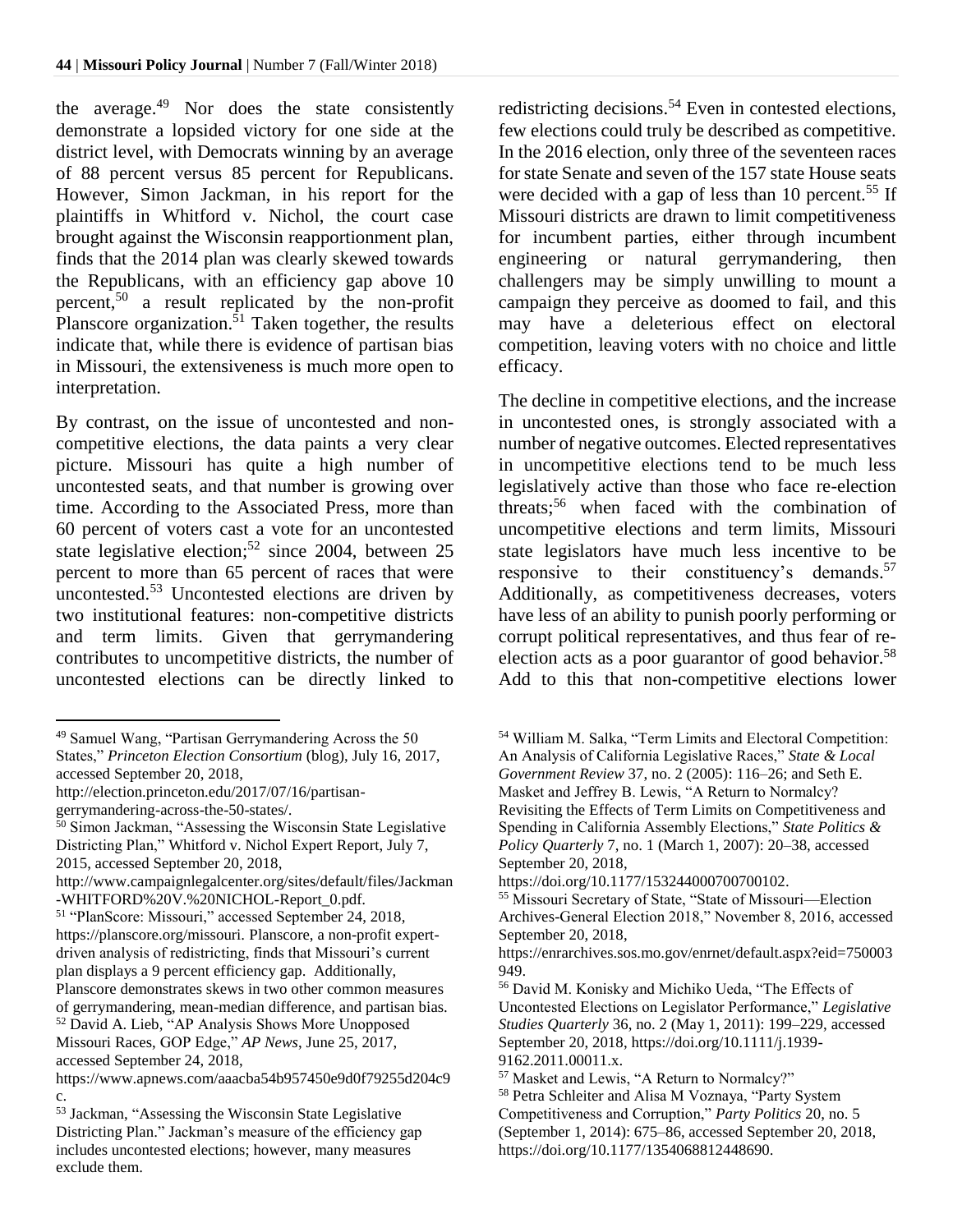turnout, since voters feel little incentive to participate. <sup>59</sup> In Missouri, with a combination of sunshine laws that do not apply to individual legislators, short term limits, a capitol city far from the major population  $\arccos 60$ —all of which contribute to low voter information—the lack of competitive elections may create a perfect storm of poor behavior. 61

# **The Clean Missouri Redistricting Plan**

The Clean Missouri redistricting plan is fairly unique. Clean Missouri calls for the appointment of an independent state demographer, who will have primary responsibility for drawing state district lines. This is, as far as I am aware, the only state that would leave the drawing of the districts to a single individual; in general, most non-partisan based reforms have selected multi-person commissions instead. The new state demographer will be appointed from a list of candidates provided by the state auditor, an elected office, based on approval by the majority and minority leaders in the Missouri State Senate.<sup>62</sup> The demographer would draw proposed maps, to be evaluated and approved by the existing bipartisan commissions, who would have the ability to alter the maps, as long as they fit the newly established redistricting criterion, and these changes receive 70 percent of the commission's approval. Absent changes or agreement, the demographer's plan would be enacted. Essentially, the Clean Missouri plan adds an ostensibly non-partisan actor to the existing bipartisan state plan of redistricting.

Would changing to a non-partisan actor have an impact on the way Missouri's districts are drawn? While non-partisan commissions are frequently associated with less partisan bias, it is worth noting

 $\overline{a}$ 

that bipartisan commissions have similar outcomes. 63 As noted above, Missouri's existing use of a bipartisan commission means that, while we might expect some changes, they may be on the margins. And although non-partisan commissions do lead to some evidence of positive changes, they are not strongly associated with a decline in non-competitive elections.<sup>64</sup> Additionally, while the process for choosing the state demographer is based on a bipartisan group of officials, by the nature of elected officials, two-thirds of the deciding body will share a partisan preference, meaning that, even with bipartisan constraint, there are some concerns about whether the state demographer will truly be politically neutral.<sup>65</sup> Importantly, however, given the issues that the commissions have consistently faced in reaching consensus, the addition of an external agent, in this case the state demographer, along with a clearer plan on how to deal with disagreement, may allow for a greater chance of the state commission reaching an agreement, and help to avoid long delays as seen during the 2010 election cycle.

Along with changing who is responsible for drawing district lines, Amendment 1 changes how the lines are drawn. Previously, issues of compactness, contiguity, and preserving state county lines were the primary criterion of the redistricting commission, along with the criterion of the Voting Rights Act (VRA) of 1964, which forbids the diminution of minority votes.<sup>66</sup> Amendment 1 adds new criterion, and a newly emphasized hierarchy, to Missouri districts. Along with complying with equal population, first, Amendment 1 would enshrine the VRA into Missouri law. These proposed changes are already part of Missouri redistricting criteria, and would not result in any major political changes.

<sup>59</sup> Robert W. Jackman, "Political Institutions and Voter Turnout in the Industrial Democracies," *The American Political Science Review* 81, no. 2 (June 1987): 405–23, accessed September 20, 2018, https://doi.org/10.2307/1961959.

<sup>60</sup> Campante and Do, "Isolated Capital Cities, Accountability, and Corruption."

 $61$  Ibid.

<sup>62</sup> In the case where the majority and minority leader cannot agree on a candidate, each will remove one-third of the candidates proposed by the state auditor, after which the demographer will be chosen randomly from the remaining list. <sup>63</sup> McDonald, "A Comparative Analysis of Redistricting Institutions in the United States, 2001–02;" and Carson and

Crespin, "The Effect of State Redistricting Methods on Electoral Competition."

<sup>64</sup> James B Cottrill, "The Effects of Non-Legislative Approaches to Redistricting on Competition in Congressional Elections," *Polity* 44, no. 1 (January 1, 2012): 32–50, accessed September 20, 2018, https://doi.org/10.1057/pol.2011.14. <sup>65</sup> Estévez, Magar, and Rosas, "Partisanship in Non-Partisan Electoral Agencies and Democratic Compliance;" and Rossiter, Johnston, and Pattie, "The Partisan Impacts of Non‐Partisan Redistricting."

<sup>66</sup> Levitt, "All About Redistricting—Missouri."